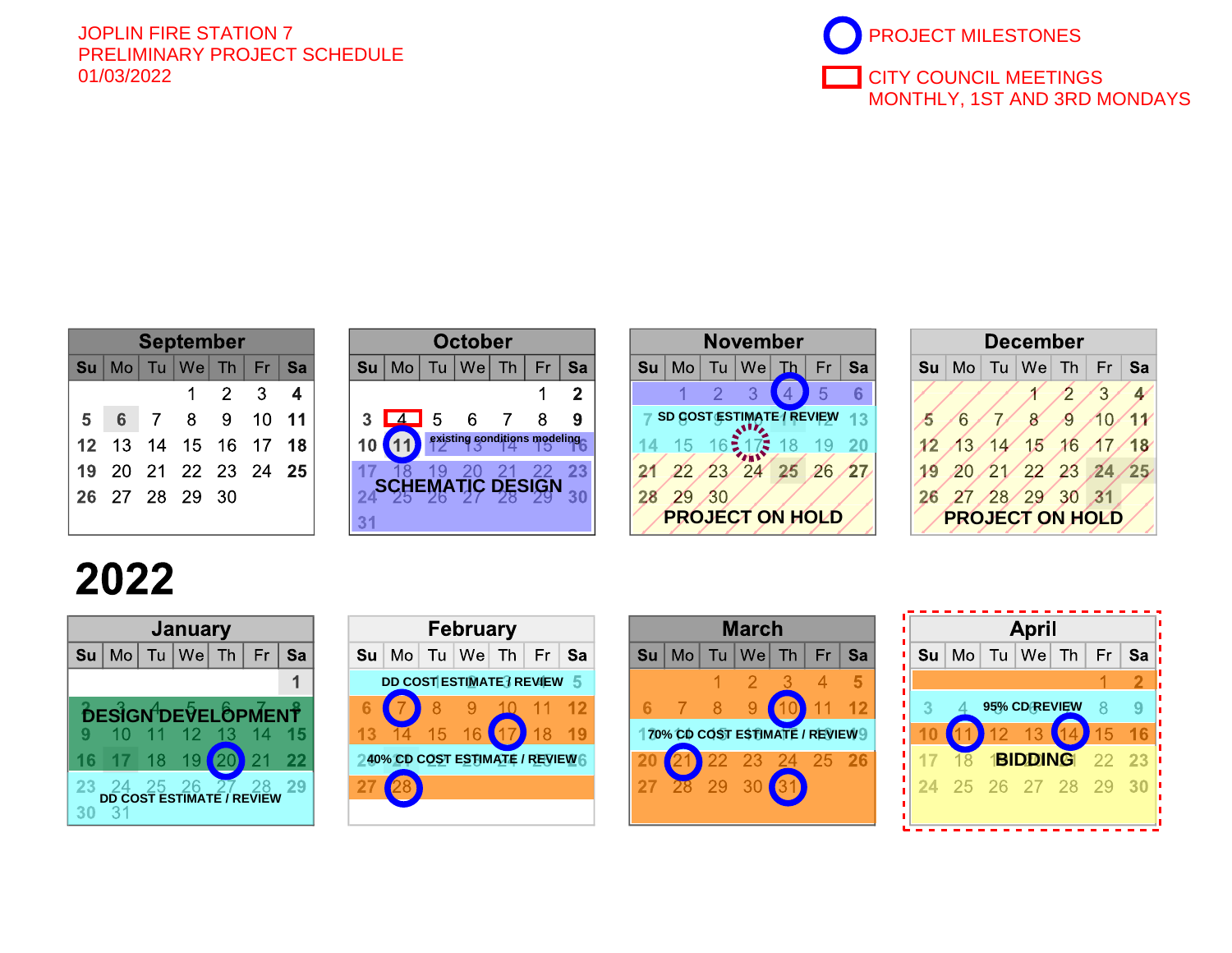|    |                |    | <b>May</b>       |           |                |                                |                             |                        |    | June           |    |     |    |    |    |    | July             |           |           |    |                |                |                | <b>August</b>          |    |                |           |
|----|----------------|----|------------------|-----------|----------------|--------------------------------|-----------------------------|------------------------|----|----------------|----|-----|----|----|----|----|------------------|-----------|-----------|----|----------------|----------------|----------------|------------------------|----|----------------|-----------|
| Su | Mo.            | Tu | $ $ We           | Th        | Fr.            | Sa                             | Su                          | Mo                     | Tu | We             | Th | Fr. | Sa |    | Su | Mo | We<br>Tu         | Th        | Fr.       | Sa | Su             | Mo             | Tu             | $We$ Th                |    | Fr             | Sa        |
|    |                |    | <b>BIDDING</b>   |           | 6              |                                |                             |                        |    |                | 2  | 3   | 4  |    |    |    |                  |           |           | 2  |                |                | $\overline{2}$ | 3                      |    | 5 <sup>1</sup> | 6         |
|    |                |    |                  |           |                | 14                             | 5                           | 6                      |    |                | 9  | 10  | 11 |    | 3  |    | 5                |           | 8         | 9  |                |                | 9              | 10                     |    | 12             |           |
| 15 |                |    |                  |           |                |                                |                             |                        |    |                | 6  |     | 18 |    |    |    | 13               | 14        | 15        | 16 | 14             | 15             | 16             |                        | 8  | 19             | <b>20</b> |
|    |                |    |                  |           |                | 28                             | 19                          | $ 20\rangle$           |    |                | 23 | 24  | 25 | 17 |    | 18 | 20<br>19         | 21        | 22        | 23 | 2 <sup>1</sup> |                | 23             | 24                     | 25 | 26             | -27       |
| 29 | 30             | 31 |                  |           |                |                                | 26                          |                        | 28 | 29             | 30 |     |    | 24 |    | 25 | 26<br>27         | 28        | 29        | 30 | 28             | 29             | 30             | 31                     |    |                |           |
|    |                |    |                  |           |                | <b>BIDDING SCHEDULE: TO BE</b> |                             |                        |    |                |    |     |    | 31 |    |    | <b>CONTRACTS</b> |           |           |    |                |                |                | <b>CONSTRUCTION 01</b> |    |                |           |
|    |                |    |                  |           |                |                                |                             |                        |    |                |    |     |    |    |    |    |                  |           |           |    |                |                |                |                        |    |                |           |
|    |                |    |                  |           |                | <b>MEETING SCHEDULING</b>      | DETERMINED BASED ON COUNCIL |                        |    |                |    |     |    |    |    |    |                  |           |           |    |                |                |                |                        |    |                |           |
|    |                |    | <b>September</b> |           |                |                                |                             |                        |    | <b>October</b> |    |     |    |    |    |    | <b>November</b>  |           |           |    |                |                |                | <b>December</b>        |    |                |           |
| Su | M <sub>o</sub> |    | Tu   We          | <b>Th</b> | Fr             | Sa                             | $\mathsf{S}\mathsf{u}$      | $ $ Mo $ $             |    | Tu   We        | Th | Fr. | Sa |    | Su | Mo | We <br>Tu        | <b>Th</b> | <b>Fr</b> | Sa | Su             | M <sub>O</sub> |                | $Tu$   We              | Th | Fr.            | Sa        |
|    |                |    |                  |           | $\overline{2}$ | 3                              |                             |                        |    |                |    |     |    |    |    |    | $\mathcal{P}$    | 3         | 4         |    |                |                |                |                        |    | $\overline{2}$ | 3         |
| 4  | 5              | 6  |                  | 8         | 9              | 10                             |                             | 3                      | 4  | 5              | 6  |     |    | 6  |    |    | 8<br>9           |           |           | 12 | 4              | 5              | 6              |                        | 8  | 9              | 10        |
| 11 |                |    |                  | 5         | 16             | 17                             | 9                           |                        |    |                |    | 14  | 15 |    |    | IД | 15<br>6          |           | 18        | 19 |                |                |                |                        | 5  | 16             |           |
| 18 | 19             |    |                  |           | 23             | 24                             | 16                          |                        | 18 | 9              |    |     | 22 | 20 |    |    | 23               | 24        | 25        | 26 | 18             | 19             |                |                        |    | 23             | 24        |
| 25 | 26             |    | 28               | 29        | 30             |                                | 23                          | <b>CONSTRUCTION 03</b> | 25 | 26             |    |     | 29 | 27 |    | 28 | 29<br>30         |           |           |    | 25             |                |                |                        | 29 | 30             | -31       |

## 2023

| 12<br>13<br>15<br>16<br>14                     | 13<br>12<br>14<br>15<br>9                     | 18<br>13<br>15<br>16<br>19<br>14                                  | 15<br>16<br><u>'3'</u><br>14                   |
|------------------------------------------------|-----------------------------------------------|-------------------------------------------------------------------|------------------------------------------------|
| <b>22</b><br>23<br>24<br>19<br>18<br>20<br>-21 | 20<br>21<br>22<br>18 <sub>1</sub><br>19<br>16 | 23<br>25<br>26<br><b>22</b><br>24<br>20                           | <b>22</b><br>23<br>19<br>20<br>21<br>-24<br>18 |
| 28<br>29<br>-30<br>25<br>26<br>-27             | 28<br>26<br>29<br>25<br>-27<br>23<br>24       | 29<br>30<br>27<br>28                                              | 29<br>30<br>28<br>31<br>27<br>26               |
| <b>CONSTRUCTION 02</b>                         | <b>CONSTRUCTION 03</b><br>30                  | <b>CONSTRUCTION 04</b>                                            | <b>CONSTRUCTION 05</b>                         |
|                                                |                                               |                                                                   |                                                |
| 2023                                           |                                               |                                                                   |                                                |
|                                                |                                               |                                                                   |                                                |
| January                                        | February                                      | <b>March</b>                                                      | <b>April</b>                                   |
|                                                |                                               |                                                                   |                                                |
| Th<br>Fr.<br>Tu   We <br>Sa<br>Su<br>Mo        | Th<br>Su<br>Tu<br>We<br>Fr<br>Sa<br>Mo        | $Mo$ Tu $ \text{We} $<br>Fr<br>Sa<br>Th<br>$\mathsf{S}\mathsf{u}$ | Su<br>Tu<br>Th<br>Fr.<br>We<br>Sa<br>Mo        |
| 6<br>3<br>$\overline{5}$<br>$\mathbf 2$<br>4   | $\overline{2}$<br>3<br>4                      | $\overline{2}$<br>3<br>4                                          |                                                |
| 12<br>10<br>13<br>9<br>14<br>11                | 10<br>8<br>9<br>6<br>11<br>5.                 | 9<br>8<br>10 <sub>1</sub><br>5.<br>11<br>6.                       | 5<br>$\mathbf{2}$<br>3<br>6<br>8<br>4          |
| 20<br>19<br>21<br>18<br>15<br>16               | 13<br>17<br>18<br>16<br>15<br>14              | 18<br>15<br>13<br>16<br>12<br>14                                  | 13<br>$12 \,$<br>14<br>9<br>15<br>10           |
| 25<br>26<br>27<br>23<br>24<br>28<br>22         | 21<br>22<br>23 24<br>25<br><b>20</b><br>19    | <b>22</b><br>23<br>24<br>25<br>20<br>-21<br>19                    | 20<br>21<br>19<br>22<br>17<br>18<br>16         |
| 30 <sup>°</sup><br>31<br>29                    | 28<br><b>27</b><br>26                         | 28<br>29<br>30<br>-31<br>26<br>-27                                | 28<br>26<br>29<br>24<br>25<br>27<br>23         |
| <b>CONSTRUCTION 06</b>                         | <b>CONSTRUCTION 07</b>                        | <b>CONSTRUCTION 08</b>                                            | 30 CONSTRUCTION 09                             |